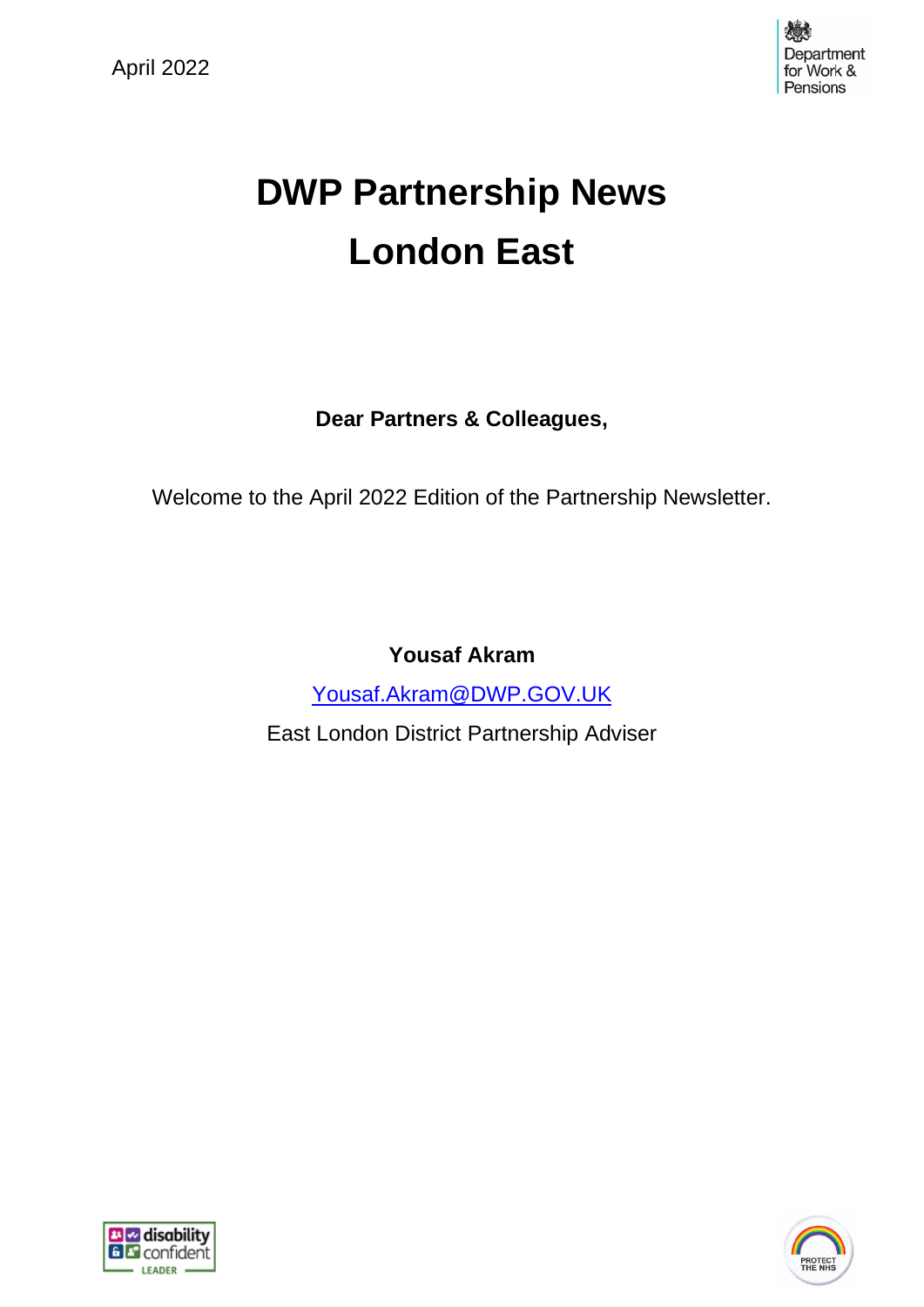## **LATEST NEWS**

#### **Access to Bank Accounts for Ukrainians – Call for Action**

In order to, support Ukrainian Nationals arriving in the UK under Home Office Schemes, we have been working with the Home Office and HM Treasury who issued guidance to the financial services sector on 29 March, urging firms to apply suitable flexibility, whilst maintaining a risk-based approach,

when undertaking Know Your Customer (KYC) checks for the Ukrainian nationals arriving in the UK. In response to the guidance some of the high street banks are no longer requesting proof of address to open an account.

We are keen to ensure all our customers have the support they need to open an account – not just because of their claim to benefits, but because it allows them to fully function in society and to carry out financial transaction safely and securely.

The department's **method of [payment](https://intranet.dwp.gov.uk/page/dwp-method-payment-policy) [policy](https://intranet.dwp.gov.uk/page/dwp-method-payment-policy)** provides useful information to staff, who in turn can signpost claimants to more detailed information available through Money Helper's Choosing a bank account.

The Home Office's

**Welcome! A guide for [Ukrainians](https://assets.publishing.service.gov.uk/government/uploads/system/uploads/attachment_data/file/1064315/Ukraine_Welcome_Guidance.pdf)** also provides information on accounts that be suitable.

Local intelligence on what's happening at ground level is important – what's happening in your own areas, what banks are open and operating in your high street.

What arrangements have been put in place at a local level to support Ukrainians and others arriving in the UK who need specific help in opening an account.

**Action -** My ask of you is, working with local partnership managers, to gather that intelligence, may contact with the banks, build a relationship with them, so that when we start to signpost claimants to them, we are confident that the banks are ready and waiting to help.

Please feel free to feedback any questions, concerns, or examples of best practices to **[kerry.fern@dwp.gov.uk](mailto:kerry.fern@dwp.gov.uk)**

#### **UK [announces](https://www.gov.uk/government/news/uk-announces-new-trade-measures-to-support-ukraine) new trade measures to support Ukraine**

The UK has today announced new measures to support Ukraine in its conflict with Russia by removing all tariffs covered by the existing UK-Ukraine trade deal and hitting the Putin government with fresh sanctions.

#### **Homes for Ukraine [sponsorship](https://www.gov.uk/government/publications/homes-for-ukraine-sponsorship-scheme-numbers-of-visa-applications) scheme – numbers of visas issued**

Numbers of visas issued sponsored by individuals, by local authority in separate tables for England, Scotland, Wales and Northern Ireland.



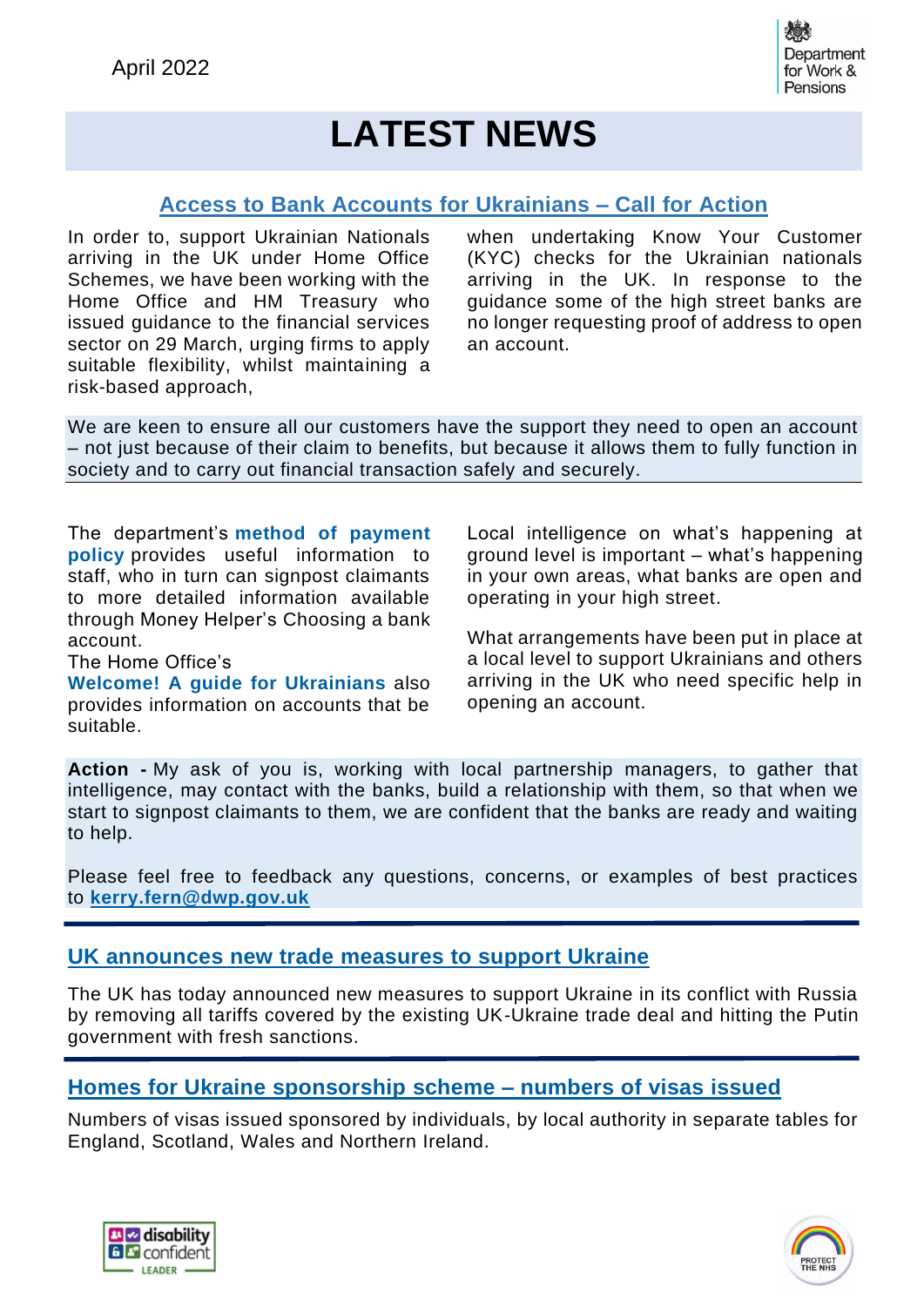

## **DWP Support for [Ukrainians](https://intranet.dwp.gov.uk/section/operational-instructions/employers-and-partners-knowledge-hub/national-employers-partnerships/support-claimants/refugees/refugee-toolkit/support-ukrainians) Arriving in the UK**

As the government continues to support those fleeing the situation in Ukraine, a new support pack has been published providing information for Ukrainians arriving in the UK. It includes information on DWP and the support and services we offer to those in need. Please share this with customers or partners if they need help understanding how we can support them.

- **DWP support for [Ukrainians](https://intranet.dwp.gov.uk/file/993759/download/DWP%2520support%2520for%2520Ukrainians%2520arriving%2520in%2520the%2520UK.pdf) arriving in the UK** English version.
- **DWP support for [Ukrainians](https://intranet.dwp.gov.uk/file/996081/download/DWP%2520support%2520for%2520Ukrainians%2520arriving%2520in%2520the%2520UK.pdf) arriving in the UK** Ukrainian version.

These products can also be found on this page: **Support for [Ukrainians](https://intranet.dwp.gov.uk/section/operational-instructions/employers-and-partners-knowledge-hub/national-employers-partnerships/support-claimants/refugees/refugee-toolkit/support-ukrainians)**

#### **Access to bank accounts for Ukrainian nationals**

Following Home Office guidance, all major banks will apply flexibility around proof of address and other supporting documentation requirements in the account opening process. The following banks have set up dedicated pages to support Ukrainian nationals:

- NatWest bank account.
- Royal Bank of Scotland.
- Ulster Bank Northern Ireland.
- Virgin Money UK.

Colleagues should support Ukrainian nationals to open mainstream bank accounts for receipt of their benefits. Relying on cash will limit spending options and could prevent them from fully participating in society. Further information on the types of accounts available can be found at **Money Helper – [Banking](https://www.moneyhelper.org.uk/en/everyday-money/banking)**.

The Home Office's **Welcome! A guide for [Ukrainians](https://assets.publishing.service.gov.uk/government/uploads/system/uploads/attachment_data/file/1064315/Ukraine_Welcome_Guidance.pdf) arriving in the UK** also provides information on accounts that be suitable.

#### **Offer work to people who have come to the UK from [Afghanistan](https://www.gov.uk/government/publications/offer-work-to-people-who-have-come-to-the-uk-from-afghanistan-or-ukraine?utm_medium=email&utm_campaign=govuk-notifications-topic&utm_source=ba456a84-f326-40d4-962b-334ac6fd8b30&utm_content=immediately) or Ukraine**

Employers can use **this [form](https://view.officeapps.live.com/op/view.aspx?src=https%3A%2F%2Fassets.publishing.service.gov.uk%2Fgovernment%2Fuploads%2Fsystem%2Fuploads%2Fattachment_data%2Ffile%2F1067758%2Foffer-work-to-people-who-have-come-to-the-uk-from-ukraine-form.odt&wdOrigin=BROWSELINK)** to tell the Department for Work and Pensions (**DWP**) and the Refugee Employment Network (**REN**) about work they can offer to people arriving from Afghanistan or Ukraine.

#### **Fit Note Changes**

From 6 April the way GPs sign fit notes is changing. GPs will be able to authorise fit notes digitally without the need to print and sign them. This means instead of a handwritten signature in ink, fit notes will have the doctor's name included in the form, which can either be printed or sent digitally to patients. These changes do not otherwise change the purpose and function of the fit note. While this is being rolled out the existing fit note will still be legally valid and should be accepted until we notify that it is being withdrawn.



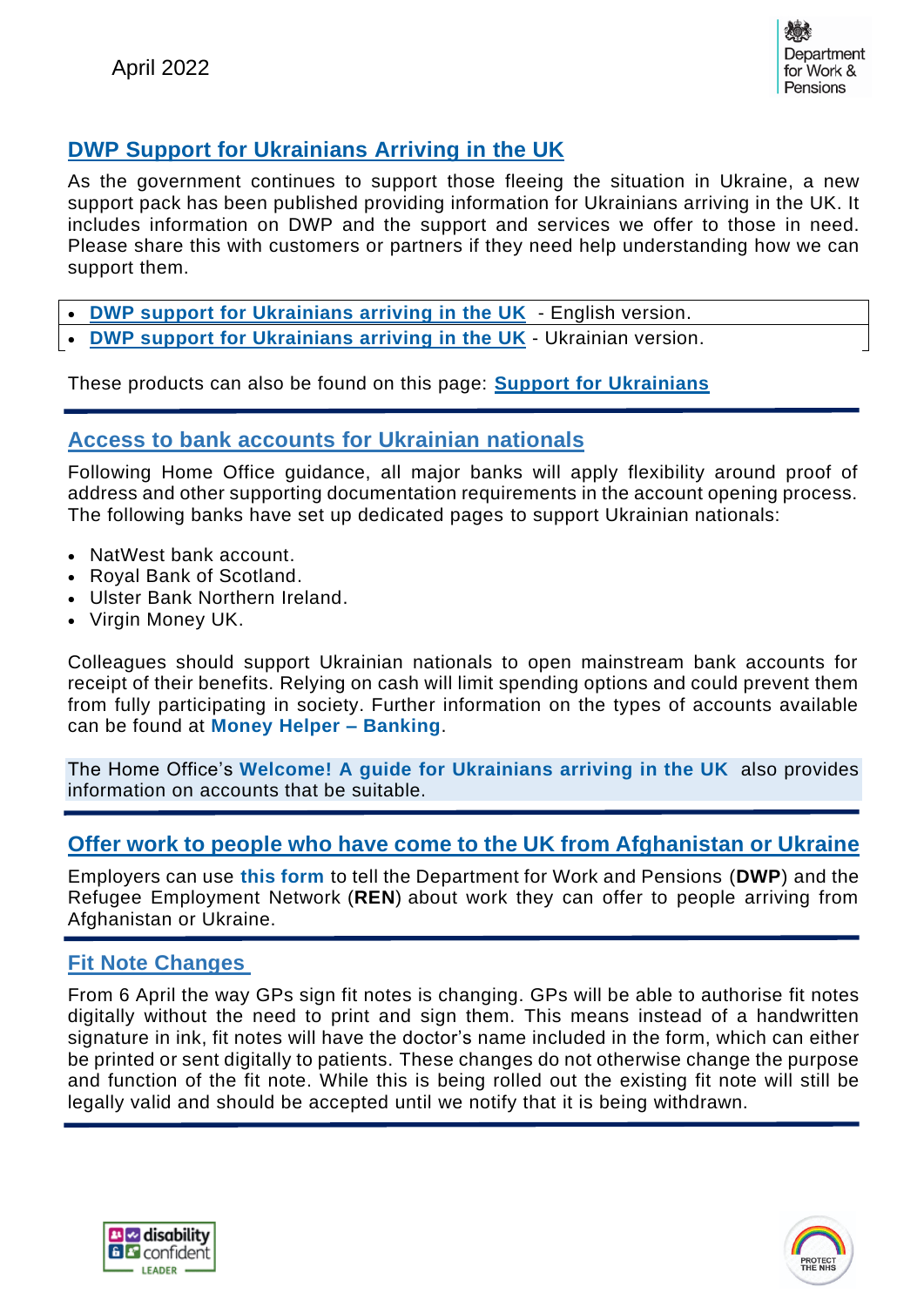

#### **Move to Universal Credit**

All benefit claimants will be moved over to Universal Credit by the end of 2024, with moves from legacy schemes resuming in May 2022. A **press [release](https://www.gov.uk/government/news/managed-move-of-claimants-to-universal-credit-set-to-restart?utm_medium=email&utm_campaign=govuk-notifications-topic&utm_source=ac31add1-2494-4d48-9891-1460013aca63&utm_content=immediately)** and **[policy](https://www.gov.uk/government/publications/completing-the-move-to-universal-credit?utm_medium=email&utm_campaign=govuk-notifications-topic&utm_source=88c60e84-6e4d-4955-8b10-0375ff655016&utm_content=immediately) paper** were published on Gov.uk earlier this week.

From May 2022, customers will be informed of the need to move across to Universal Credit (UC), if they are on an existing legacy benefit (Jobseeker's Allowance – income based, Employment and Support Allowance – income related, Income Support, Incapacity Benefit, Housing Benefit, Working Tax Credit and Child Tax Credit). The initial phase of Move to UC will involve a small number of customers with volumes increasing in a controlled way.

Please refer to **[Telephony](https://intranet.dwp.gov.uk/page/telephony-move-universal-credit) for Move to Universal Credit** if you receive enquiries from customers. Further communications will be issued for those colleagues who will be directly involved in the Move to Universal Credit.

#### **Universal Credit leaflet in 2022/23 HMRC tax credits renewals pack**

From Tuesday 26 April, all tax credit customers will receive a printed A5 leaflet in their HMRC tax credits renewal pack. The leaflet raises awareness that tax credits are ending in 2024 and that many tax credit customers could be financially better off on Universal Credit (UC). Customers are directed to the **[Understanding](https://www.understandinguniversalcredit.gov.uk/tax-credits-customers/tax-credits-are-ending/) Universal Credit** website for more information.

This activity is part of the voluntary migration phase of 'Move to UC' but does not directly encourage customers to move to UC - it is essential that they consider the information for themselves. Colleagues should not provide a recommendation or encourage customers to move to UC. If you are asked for guidance, please advise customers to visit **[Understanding](https://www.understandinguniversalcredit.gov.uk/tax-credits-customers/tax-credits-are-ending/) Universal Credit.**

#### **Have you had your say on new cross-government complaint standards?**

Over recent months DWP have been working with Parliamentary and Health Service Ombudsman (PHSO) and other government departments to develop new crossgovernment complaint standards. These standards will provide a consistent set of expectations for how government services should handle complaints.

The public consultation on these standards has now been launched and we are keen to hear what you as colleagues and your local external stakeholders think of these. Your feedback will be critical to improving complaints handling for everybody. The consultation can be accessed via the PHSO website or **[here](https://www.ombudsman.org.uk/gcs?utm_source=Department-For-Work-And-Pensions&utm_medium=website&utm_campaign=GCS-Consultation)**.

Please share the details of the consultation and the link with your local stakeholders and networks and encourage their participation. The consultation is due to close on 31 May. If you wish to view the complaints standards use this **[link](https://www.ombudsman.org.uk/sites/default/files/UK_Central_Government_Complaint_Standards_Final.pdf)**.

#### **National Minimum and Living Wage**

Reminder that **National [Minimum](https://www.gov.uk/government/news/pay-boost-for-millions-as-national-minimum-and-living-wage-rates-go-up-from-today) and Living Wage** rates went up from 1 April. The uplift in wages, which will benefit around 2.5 million people.



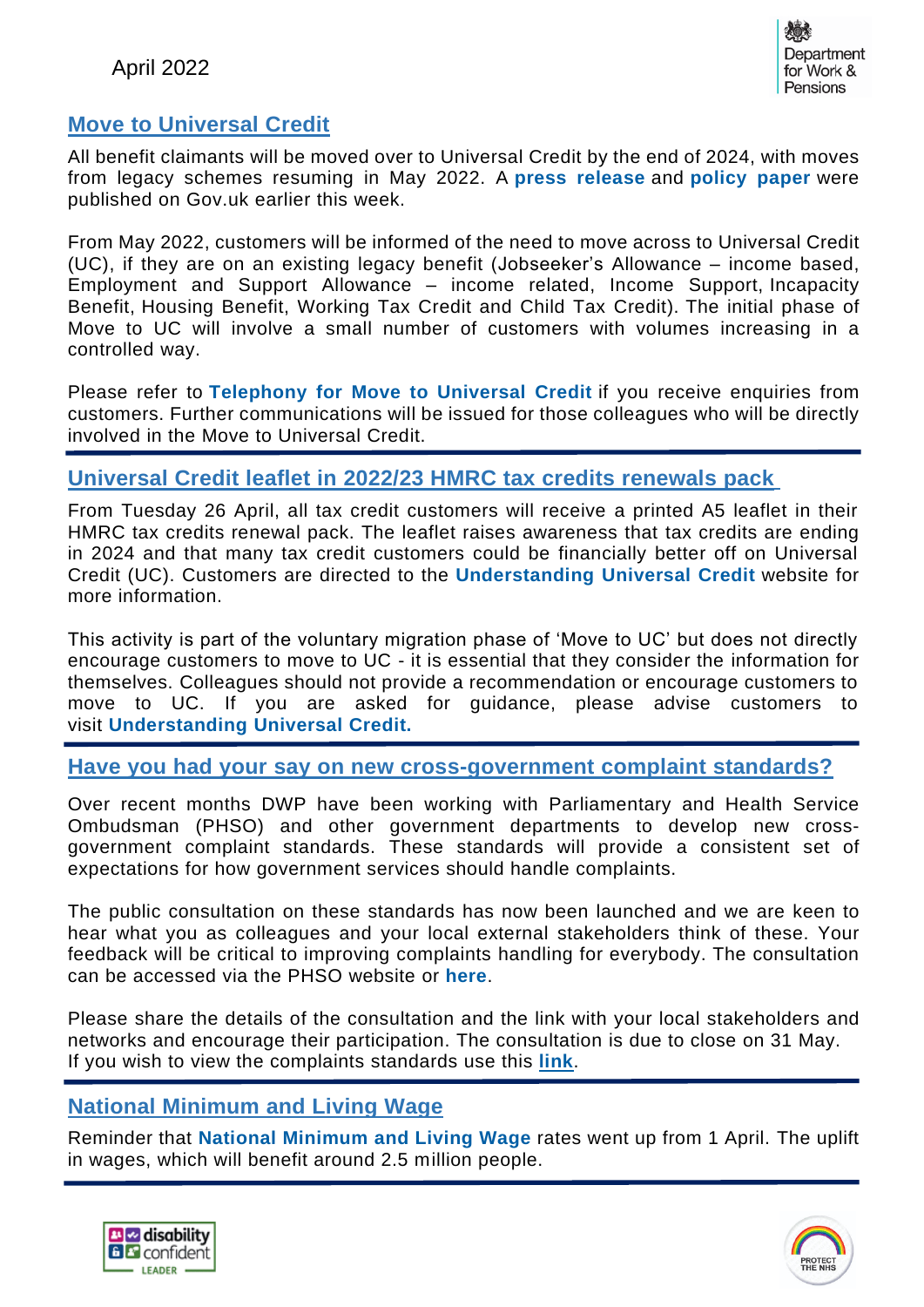## **Ethnic Minority Employment Bulletin**

**March 2022 [edition](https://www.gov.uk/government/publications/ethnic-minority-employment-bulletins/ethnic-minority-employment-bulletin-march-2022)** - These bulletins provide information about ethnic minority employment, including research, case studies and strategic and practical advice.

#### **Free Early Education for 2-year-olds Consultation**

September 2019, the government extended eligibility to free early education to 2-year-old children from 3 groups of families and, in September 2020, extended it to a fourth group of families who have no recourse to public funds (NRPF).

#### **This consultation seeks views on:**

• whether there are other groups of families with NRPF who should be eligible for the entitlement

• the possible impact of any extension on people who share protected characteristics **[Consultation](https://www.gov.uk/government/consultations/free-early-education-for-2-year-olds-with-no-recourse-to-public-funds-nrpf) ends 20 May**.

#### **[Government](https://www.gov.uk/government/news/government-urges-businesses-to-take-advantage-of-national-insurance-relief-when-hiring-veterans) urges businesses to take advantage of National Insurance relief when hiring [veterans](https://www.gov.uk/government/news/government-urges-businesses-to-take-advantage-of-national-insurance-relief-when-hiring-veterans)**

Businesses hiring military veterans can now save their firms thousands of pounds in employee National Insurance contributions, thanks to a scheme launched by the government's Office of Veterans' Affairs.

From 6 April 2022, employers will not have to pay National Insurance contributions for veterans in their first year of civilian employment after leaving the armed forces. Businesses will also be able to claim this relief retrospectively for any qualifying employees who joined their company in the last 12 months. The tax incentive provides a double boost to businesses - providing them with potential savings of up to £6,200 per employee, while also allowing them to benefit from the fantastic skills and experience that veterans bring.

#### **Tax cut worth up to £1,000 for half a million small [businesses](https://www.gov.uk/government/news/tax-cut-worth-up-to-1000-for-half-a-million-small-businesses-starts-today)**

Nearly half a million UK businesses will benefit from a tax cut worth up to £1,000 that came into effect on 6 April 2022 as announced by the Chancellor in the Spring Statement.

• An increase in Employment Allowance from £4,000 to £5,000 benefits around 495,000 businesses - 30% of all UK firms, meaning smaller firms will be able to claim up to £5,000 off their employer National Insurance Contributions (NICs) bills.

• This takes the total number of firms not paying the Health and Social Care Levy to 670,000.

This change was announced by the Chancellor to reduce employment costs, and takes an extra 50,000 firms out of paying NICs and the Health and Social Care Levy.

## **[Re-opening](https://intranet.dwp.gov.uk/manual/case-preparation-instructions/other-sources-referral) of the National Benefit Fraud Hotline (NBFH)**

The National Benefit Fraud Hotline, which is a telephony service where citizens can report allegations of fraud will be re-opened from Monday 11 April. It was paused due to Covid approximately 2 years ago. Citizens can make a report anonymously - they do not have to give their name or contact details unless they want to.



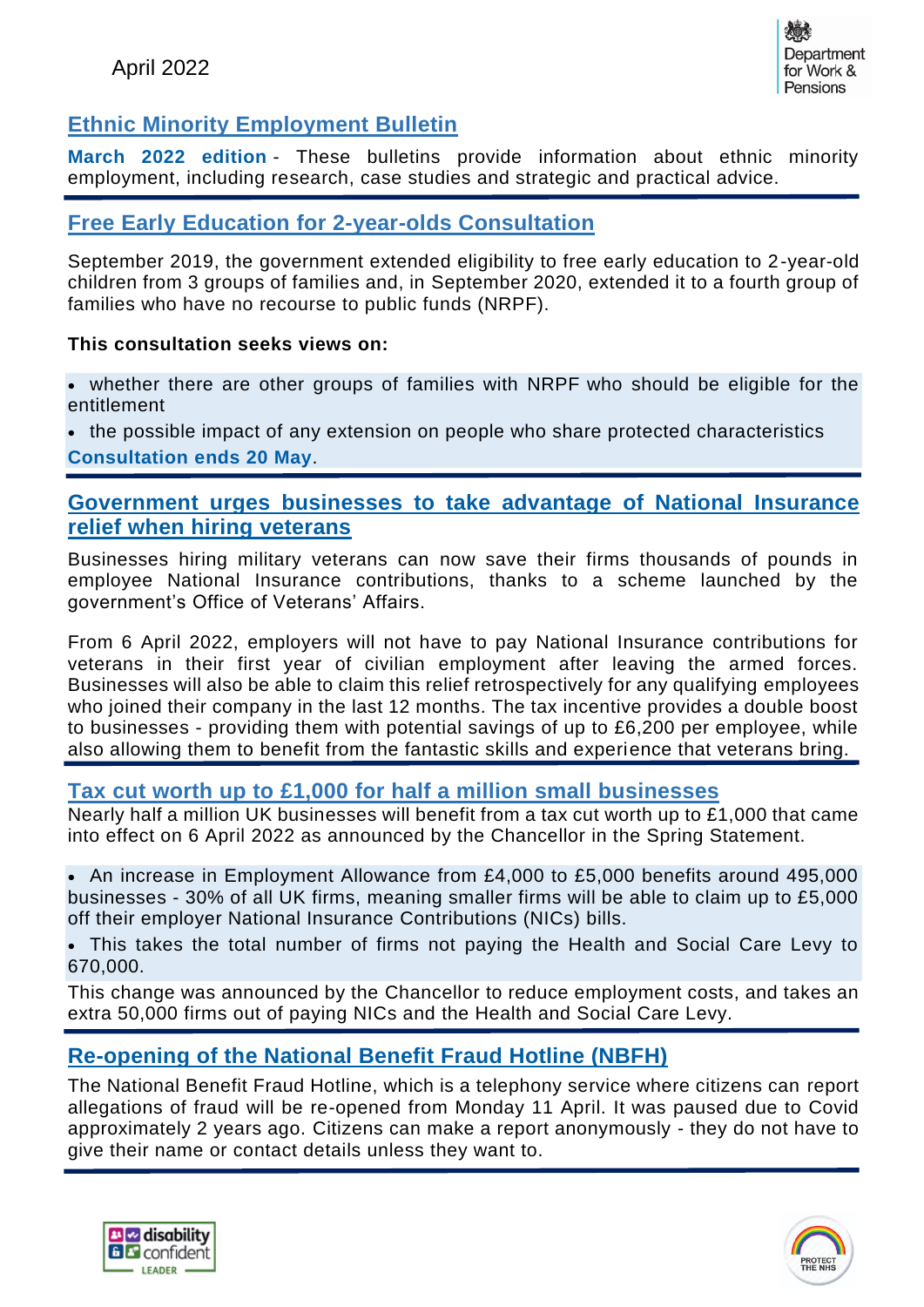## **Deaf Awareness Week 2-8 May**

Deaf Awareness Week takes place between 2 – 8 May 2022. **[RNID](https://rnid.org.uk/information-and-support/deaf-awareness/)** will be celebrating positive successes of deaf people and those with hearing loss which show that taking action and making small changes, can have a real impact on everyday life.

Did you know that hearing loss affects 1 in 8 people of working age? It's crucial to create a supportive workplace culture where employees can be open about their hearing loss and have equal access to opportunities at work. As an employer, you want to attract, recruit and retain the best talent that's out there. Deafness and hearing loss do not limit anyone's capacity for excellence, and RNID want employers to make the most of their employees by enabling people with deafness and hearing loss to thrive in their workplace.

Here are some ways that employers can make their workplaces accessible and inclusive for deaf people and those with hearing loss:

• Offer a specialist **workplace [assessment](https://rnid.org.uk/information-and-support/work-job-employment/)** to identify what adjustments are needed.

• Provide **[communication](https://rnid.org.uk/information-and-support/communication-support/) support** at interviews or meetings for people who are deaf or have hearing loss, for example BSL interpreter or speech-to-text reporter.

• Organise **deaf [awareness](https://rnid.org.uk/information-and-support/deaf-awareness/remote-training-for-businesses/) training** for other staff to improve communication within the team.

• Make your **[meetings](https://rnid.org.uk/information-and-support/how-to-communicate-with-deaf-people-hearing-loss/) deaf aware and video calls** by sharing these tips with meeting organisers and attendees to ensure all meetings are deaf friendly and inclusive for deaf people and those with hearing loss.

This Deaf Awareness Week why don't you download our **[communication](https://rnid.org.uk/information-and-support/how-to-communicate-with-deaf-people-hearing-loss/) tips** engage with our social media channels and share your stories with us @RNID to show how you are being inclusive and deaf aware. Find out more at RNID **[website.](http://rnid.org.uk/)**

#### **[ground-breaking](https://www.gov.uk/government/news/forestry-commission-announces-ground-breaking-apprenticeship-programme-for-the-forestry-sector) apprenticeship programme for the forestry sector.**

A first-of-its-kind apprenticeship initiative to foster a growing, highly skilled and more diverse workforce within the forestry sector was opened Wednesday 6 April. This opportunity offers an exciting career pathway into the forestry sector for people from all backgrounds and abilities. The Development Woodland Officer programme offers a three-year, paid development opportunity for passionate individuals looking to kickstart their careers in forestry.

Jointly led by the Forestry Commission, the University of Cumbria and the Institute of Chartered Foresters, the programme marks the first time that a degree-level forestry apprenticeship has been offered in the UK.

#### **Office for National Statistics- Recent [challenges](https://www.ons.gov.uk/businessindustryandtrade/business/businessservices/articles/recentchallengesfacedbyfoodanddrinkbusinessesandtheirimpactonprices/2022-04-04) faced by food and drink [businesses](https://www.ons.gov.uk/businessindustryandtrade/business/businessservices/articles/recentchallengesfacedbyfoodanddrinkbusinessesandtheirimpactonprices/2022-04-04) and their impact on prices**

Supply chain challenges, increasing costs, and labour shortages have all played a part in increasing the UK's food and beverage prices. This report looks at the different issues reported by businesses within the industry and how consumers are responding.



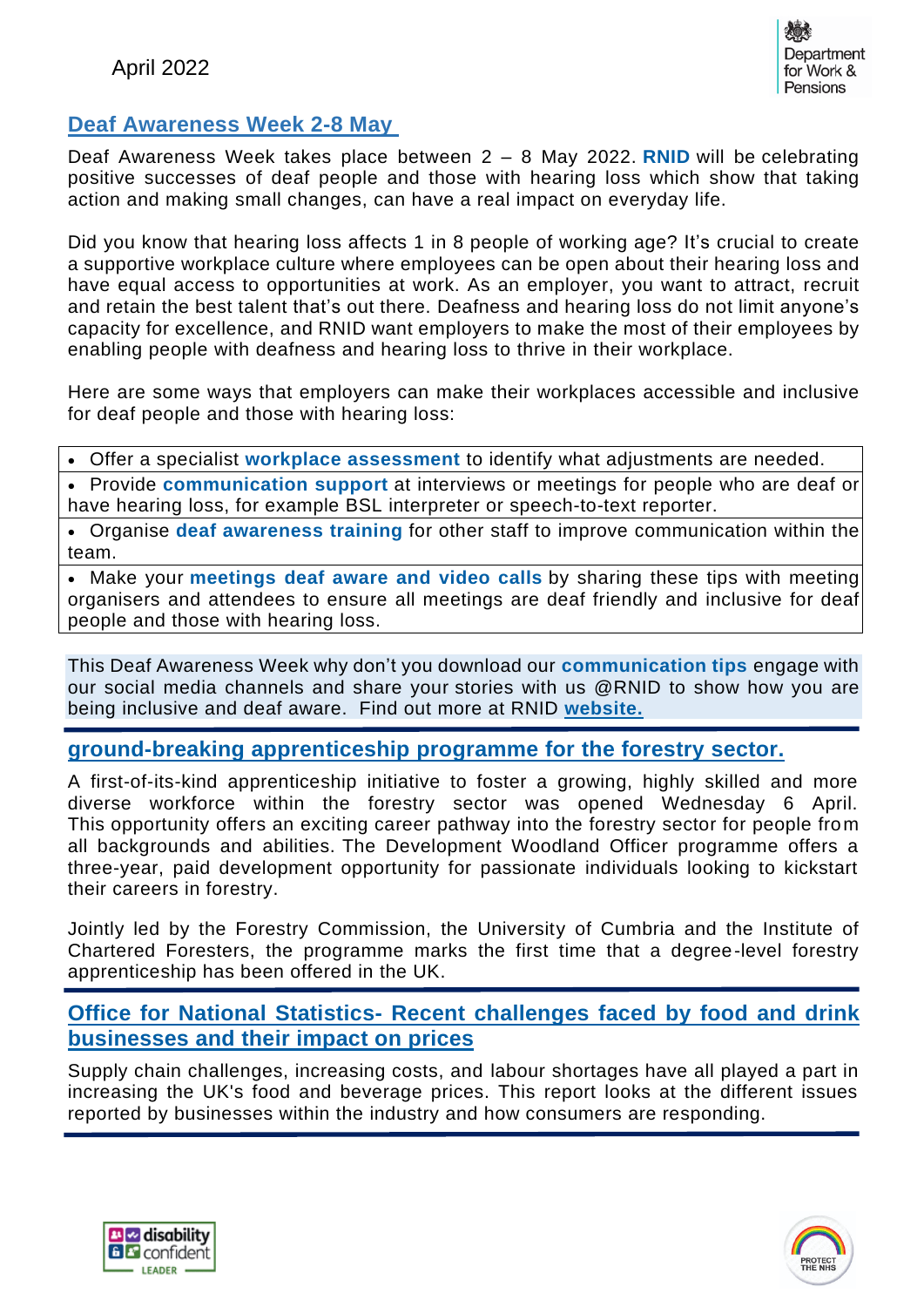

## **Benefits Update**

#### **[Special](https://intranet.dwp.gov.uk/page/special-rules-universal-credit-and-employment-and-support-allowance-4-april-2022) Rules for End of Life [changes](https://intranet.dwp.gov.uk/page/special-rules-universal-credit-and-employment-and-support-allowance-4-april-2022)**

This week the Government changed the Special Rules process for Universal Credit and Employment and Support Allowance. DWP will now consider a claimant to be terminally ill if due to their health condition or disability they have a life expectancy of less than 12 months (the current definition is 6 months life expectancy).

People can now make a claim under Special Rules for Universal Credit and Employment and Support Allowance in the final 12 months of their life. Special Rules allow people who have less than 12 months to live to make a fast-tracked claim to benefits without needing to have a medical assessment. In most cases, they will also get the highest rate of benefit. **Special Rules for End of Life [factsheet](https://news.dwp.gov.uk/dwplz/lz.aspx?p1=MzLDU3MTE2OFMzNTM0OjAxMTJFOEQzOEI4RTdENDU4NERCMjEzQjY2MDg0RUE2-&w=78269)**.

Similar changes are planned for Personal Independence Payment, Disability Living Allowance and Attendance Allowance.

#### **New DWP provider guidance for the Work and Health Programme including Job Entry Targeted Support (JETS) guidance**

This new Guidance supports providers by setting out the important things they need to know and do in order to provide the Work and Health Programme Services, in conjunction with other requirements set out in the Contract between the Contracting Body and the Contractor. The provider guidance and generic provider guidance, has been issued to help provide Contractors (and sub-contractors) with operational clarity and guidance and forms part of the Work and Health Programme Contract.

#### **New Pension Credit [campaign](https://www.gov.uk/government/news/eligible-pensioners-urged-to-apply-for-pension-credit-in-new-campaign?utm_source=https%3a%2f%2fnews.dwp.gov.uk%2fdwplz%2f&utm_medium=email&utm_campaign=Touchbase+-+8+April+2022&utm_term=Touchbase+-+8+April+2022&utm_content=86117)**

DWP has **launched a new [campaign](https://news.dwp.gov.uk/dwplz/lz.aspx?p1=MzLDU3MTE2OFMzNTM0OjAxMTJFOEQzOEI4RTdENDU4NERCMjEzQjY2MDg0RUE2-&CC=&w=78283)** calling on pensioners, and their friends and family, to check eligibility for **[Pension](https://news.dwp.gov.uk/dwplz/lz.aspx?p1=MzLDU3MTE2OFMzNTM0OjAxMTJFOEQzOEI4RTdENDU4NERCMjEzQjY2MDg0RUE2-&CC=&w=78272) Credit**.

The campaign begins with social and digital channels this month, with national/regional newspaper advertising to follow in the coming months.

Pension Credit gives pensioners extra financial support with living costs if they are on a low income.

More than 1.4 million pensioners in Britain claim it but new figures show many more could be missing out.

To support the campaign, see our **[Pension](https://news.dwp.gov.uk/dwplz/lz.aspx?p1=MzLDU3MTE2OFMzNTM0OjAxMTJFOEQzOEI4RTdENDU4NERCMjEzQjY2MDg0RUE2-&CC=&w=78271) Credit toolkit** and follow us on social media.

#### **Health Assessments for Veterans**

The **Work and Pensions [Committee](https://committees.parliament.uk/committee/164/work-and-pensions-committee/news/165123/veterans-charities-and-academics-questioned-on-health-assessments-for-veterans-claiming-benefits/)** is examining whether the current benefits system is up to the task of assessing the mental and physical health of veteran claimants.

#### **New Tackling Domestic Abuse Plan**

Home Secretary Priti Patel has launched a new Tackling Domestic Abuse Plan informed by victims and survivors. Included in the plan is the expansion of the successful Ask for Ani codeword scheme to be **piloted in [Jobcentre](https://www.gov.uk/government/news/home-secretary-launches-new-tackling-domestic-abuse-plan) offices** across the UK.



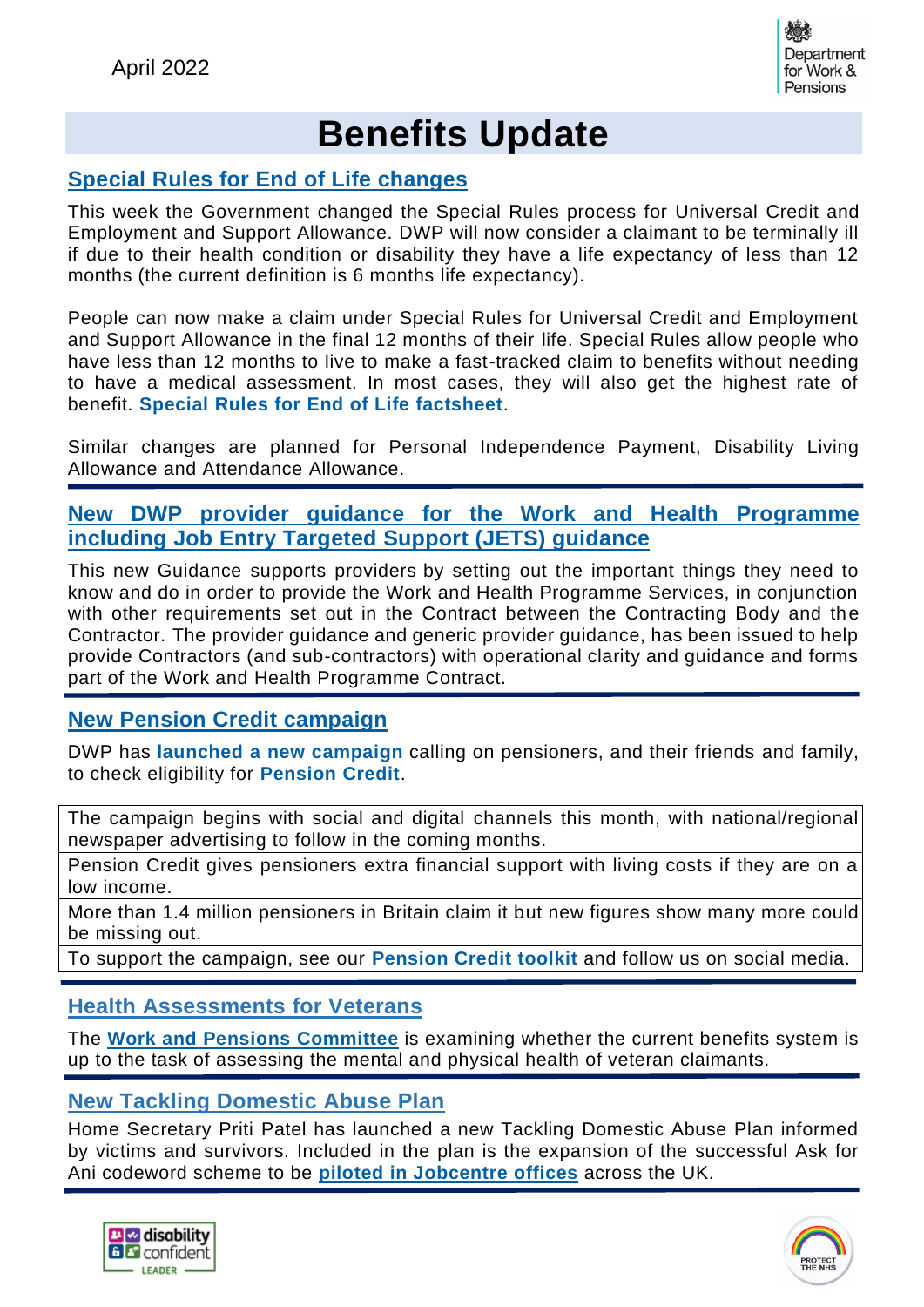

## **New Money Guidance from Money and Pensions Service (MaPS)**

MaPS has launched new guidance – **[MoneyHelper](https://www.moneyhelper.org.uk/en/money-troubles/way-forward/)** has resources and tools aimed at people who:

- Are **[struggling](https://www.moneyhelper.org.uk/en/money-troubles/way-forward/bill-prioritiser) to keep on top of their bills and payments**.
- Have experienced a **[reduction](https://www.moneyhelper.org.uk/en/money-troubles/way-forward/squeezed-income) in income or squeezed budgets**.
- Are **[self-employed](https://www.moneyhelper.org.uk/en/money-troubles/way-forward/self-employed)**.
- Have been or are worried about being made **redundant or [losing their](https://www.moneyhelper.org.uk/en/money-troubles/way-forward/job-loss) job**.

For people who are already missing payments on their bills or credit commitments, then free debt advice services are available via MaPS' advice **[locator](https://www.moneyhelper.org.uk/en/money-troubles/dealing-with-debt/debt-advice-locator) tool**.

#### **Pension Credit (PC) Service Improvement**

Approximately 3% of all claims received via the online channel are for people already in receipt of PC. On the 29 March the Apply for Pension Credit team deployed **[new](https://intranet.dwp.gov.uk/blog/apply-pension-credit-service-continues-improve) [functionality](https://intranet.dwp.gov.uk/blog/apply-pension-credit-service-continues-improve)** that identifies where a claim submitted via the online claim service is for a person who is already in receipt of PC.

#### **Child Maintenance Awareness Pack**

DWP Service Planning and Delivery Child Maintenance awareness pack for Partnership Managers, have been updated. The pack is designed to assist Partnership Managers to successfully interact with their community organisation. This information is available in the public domain and can be used where appropriate at the discretion of the Partnership Manager to enhance presentation to suitable audiences to help raise awareness of the Child Maintenance Service.

#### **Child [Maintenance](https://intranet.dwp.gov.uk/file/955872/download/Child%2520Maintenance%2520Information%2520Pack%2520-%2520Condensed.pptx) Information Pack - Condensed Child [Maintenance](https://intranet.dwp.gov.uk/file/955871/download/Child%2520Maintenance%2520Information%2520Pack.pptx) Information Pack**

#### **Single Service Phone Line in Bereavement**

From 11 April 2022, the way citizens contact DWP Bereavement Services is changing. Citizens will now be able to access the following bereavement services through a single phone number 0800 151 2012:

• Report a death, provide information and find out what support is available following a bereavement

• Make a new or, manage an existing claim for Bereavement Benefit or Bereavement Support Payment

- Make a new or, manage an existing claim for Funeral Expenses Payments
- Request State Pension updates following the death of a spouse or civil partner

The new number is being publicised to citizens and third parties via appropriate communications channels. GOV.UK, customer letters and leaflets will also be updated from the 11 April.

#### **Universal Credit and childcare: Work and Pensions [Committee](https://committees.parliament.uk/committee/164/work-and-pensions-committee/news/165908/universal-credit-and-childcare-work-and-pensions-committee-to-question-dwp-ministers/) to question DWP [Ministers](https://committees.parliament.uk/committee/164/work-and-pensions-committee/news/165908/universal-credit-and-childcare-work-and-pensions-committee-to-question-dwp-ministers/)**

On 20 April 2020 DWP Ministers David Rutley and Mims Davies will face questions from MPs as the Work and Pensions Committee continues its inquiry into the current system of childcare support and its impact on working families.



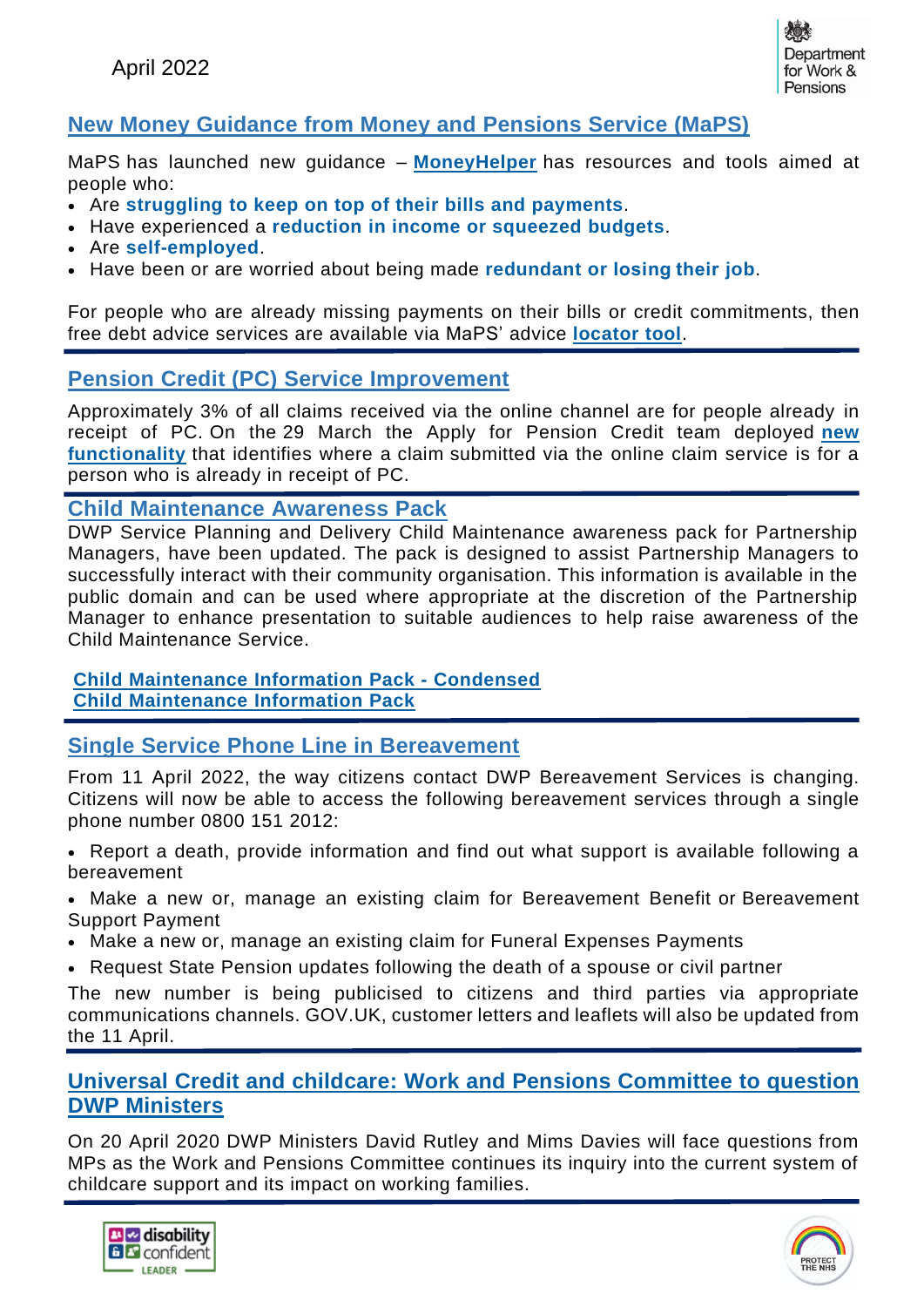

## **Funding & Initiatives**

### **Support for Ukrainian Refugees**

#### **New Website**

People arriving in the UK from Ukraine can now find essential benefits information on a new web page set up by DWP. The new web page is accessible via the Department's Understanding Universal Credit website, at **[Support](https://www.understandinguniversalcredit.gov.uk/support-for-those-fleeing-the-conflict-in-ukraine/) for those fleeing the conflict in Ukraine - [Understanding](https://www.understandinguniversalcredit.gov.uk/support-for-those-fleeing-the-conflict-in-ukraine/) Universal Credit**.

#### **Education**

**Secretary of State for [Education](https://assets.publishing.service.gov.uk/government/uploads/system/uploads/attachment_data/file/1065925/SoS_letter_to_LAs_Ukraine.pdf) letter** to local authorities sets out the expectation for them to work with families arriving from Ukraine to enable the children to attend school as soon as possible.

## **Families [supported](https://www.gov.uk/government/news/families-supported-by-33-million-to-drive-down-parental-conflict?utm_medium=email&utm_campaign=govuk-notifications-topic&utm_source=35dd1279-d980-4204-841a-a511598ef509&utm_content=immediately) by £33 million to drive down parental conflict**

Thousands of families with children are set to benefit from £33 million support to resolve conflict at home and improve children's life chances. **Find out what [reducing](https://www.gov.uk/guidance/reducing-parental-conflict-what-is-parental-conflict?utm_medium=email&utm_campaign=govuk-notifications-topic&utm_source=d1bf44d8-4bcd-4fca-8782-8a1f582c1793&utm_content=immediately) parental conflict is and how it is different to [domestic](https://www.gov.uk/guidance/reducing-parental-conflict-what-is-parental-conflict?utm_medium=email&utm_campaign=govuk-notifications-topic&utm_source=d1bf44d8-4bcd-4fca-8782-8a1f582c1793&utm_content=immediately) abuse.**

#### **Level 3 Free Courses for Jobs offer: Eligibility Expansion**

The Free Courses for Jobs offer, which was launched in April 2021, gives eligible adults the chance to access their first Level 3 qualification for free. Starting 1 April 2022l, any adult in England earning less than the National Living Wage or who is unemployed will be able to access these qualifications for free, regardless of prior qualification level. The Greater London Authority, in collaboration with the Mayoral Combined Authorities, will be able to tailor its low wage criteria to meet local needs. Please refer to the guidance for details - **Free [courses](https://www.gov.uk/guidance/free-courses-for-jobs) for jobs**.

The DfE has shared the **Free Courses for Jobs - Eligibility Expansion - [Messaging](https://intranet.dwp.gov.uk/file/988910/download/Free%2520Courses%2520for%2520Jobs%2520-%2520Eligibility%2520Expansion%2520-%2520Messaging%2520and%2520Social.pdf) and [Social](https://intranet.dwp.gov.uk/file/988910/download/Free%2520Courses%2520for%2520Jobs%2520-%2520Eligibility%2520Expansion%2520-%2520Messaging%2520and%2520Social.pdf)** which provides further details.

#### *Free [Courses](https://news.dwp.gov.uk/dwplz/lz.aspx?p1=MzLDU3MTE2OFMzNTM0OjAxMTJFOEQzOEI4RTdENDU4NERCMjEzQjY2MDg0RUE2-&CC=&w=78284) for Jobs*

Free Courses for Jobs has expanded to help even more adults take a free level 3 qualification (equivalent to A levels) to help them access new job opportunities or increase their wages.

Courses are now available to those aged 19+, living in England, if any of the below apply:

• They do not already have a level 3 qualification such as A levels or an Advanced Technical Diploma (and do not have a qualification at a higher level)

- Are unemployed
- Earn below the National Living Wage annually (£18,525)



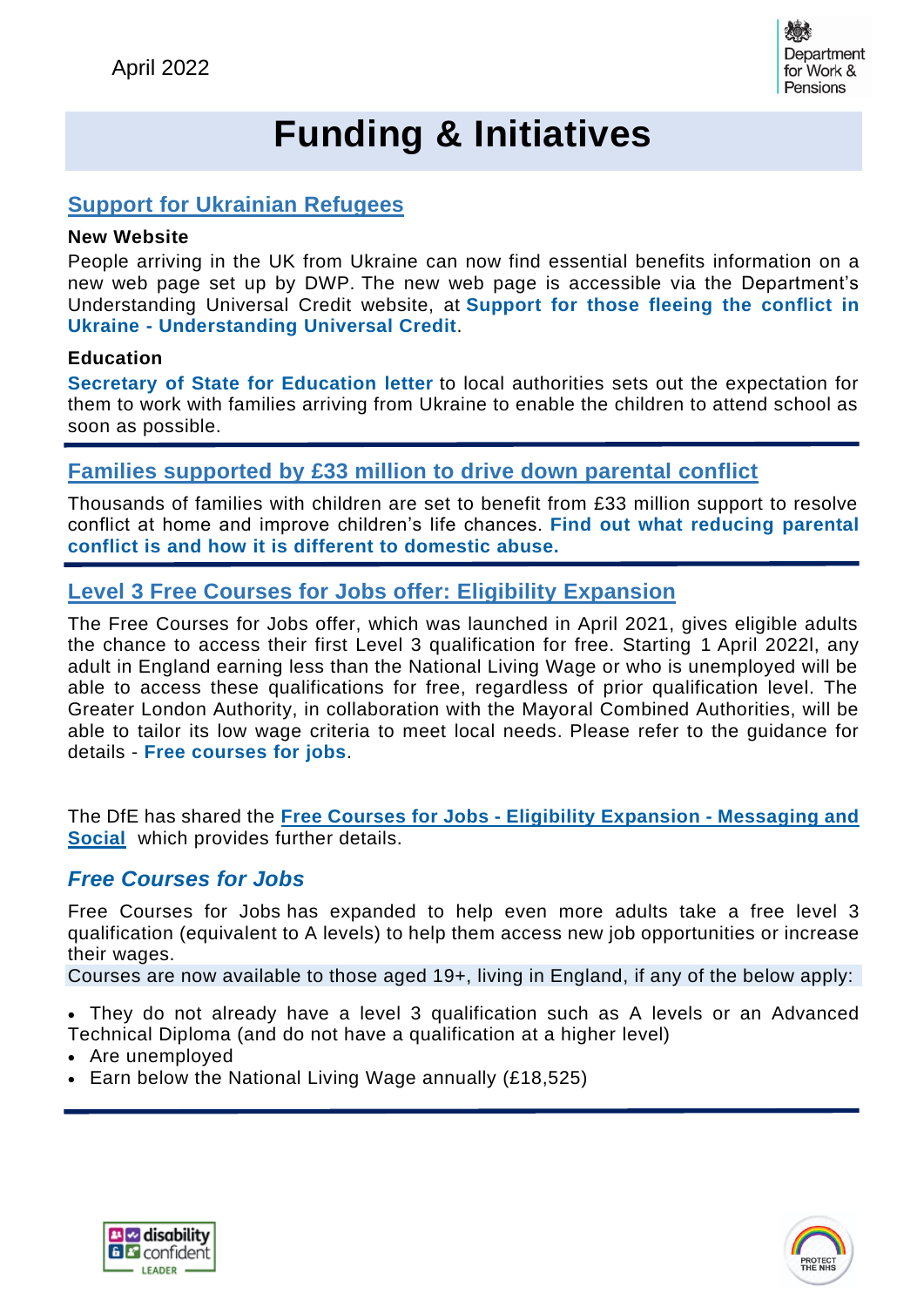

## **New Support for Seafarers and Maritime Employers**

The Government has launched a **new [recruitment](https://www.trs-system.co.uk/maritime) website** for seafarers and maritime employers, aimed at supporting the recovery and development of the transport industry. The website specifically targets P&O Ferries workers recently made redundant, as well as the wider sector.

#### **Warm Home Discount Scheme**

A consultation in to the **Warm Home [Discount](https://www.gov.uk/government/consultations/warm-home-discount-better-targeted-support-from-2022) scheme** has concluded. As a result it is intended to proceed with the extension and expansion of the scheme to 2026 and reforming the scheme in England and Wales.

#### **Childcare Costs**

HM Revenue and Customs is reminding working parents in the UK to not miss out on the opportunity to get up to **[£2,000](https://www.gov.uk/government/news/thousands-of-families-can-receive-help-with-easter-childcare-costs) a year** to pay for regulated childcare, including holiday clubs and other out-of-school activities, during the Easter holidays.

#### **Household Support Fund**

Pensioners and families are set to benefit from the **£500m [extension](https://www.gov.uk/government/news/household-support-fund-doubled-to-help-most-vulnerable-tackle-cost-of-living)** to the Household Support Fund. A third of the funding will be ring-fenced to support families with children, while another third will be dedicated to pensioners. Local Authorities will determine how to best use the remainder of the fund within the scope set out by ministers.

#### **Health and Social Care Levy to raise billions for NHS and social care**

On Wednesday 6 April, the Health and Social Care Levy began to raise billions to tackle the COVID backlogs and reform adult social care. Over the next 3 years, £39 billion will be invested in the health and social care system to ensure it has the long-term resource it needs to provide world-class care, while delivering the biggest catch up programme in the NHS's history.

The levy will end unlimited and unpredictable care costs. Currently, anyone with assets over £23,250 pays their care costs in full. From October 2023, anyone with assets under £20,000 will have their care costs fully covered by the state. The cost of care is capped at £86,000 and raises the point at which people meet the full cost of their care from £23,350 to £100,000 – this is nearly 4 times higher than the current system.

People working in adult social care in England will also benefit from at least £500 million to improve recruitment, retention, progression and staff wellbeing. This will fund measures including continuous professional development budgets, investment in social worker training, and wellbeing and mental health support. **The [Health](https://www.gov.uk/government/news/500-million-to-develop-the-adult-social-care-workforce) and Social Care Levy will include dedicated funding for the social care [workforce](https://www.gov.uk/government/news/500-million-to-develop-the-adult-social-care-workforce) – to train and retain talent as well as [attracting](https://www.gov.uk/government/news/500-million-to-develop-the-adult-social-care-workforce) new staff.**



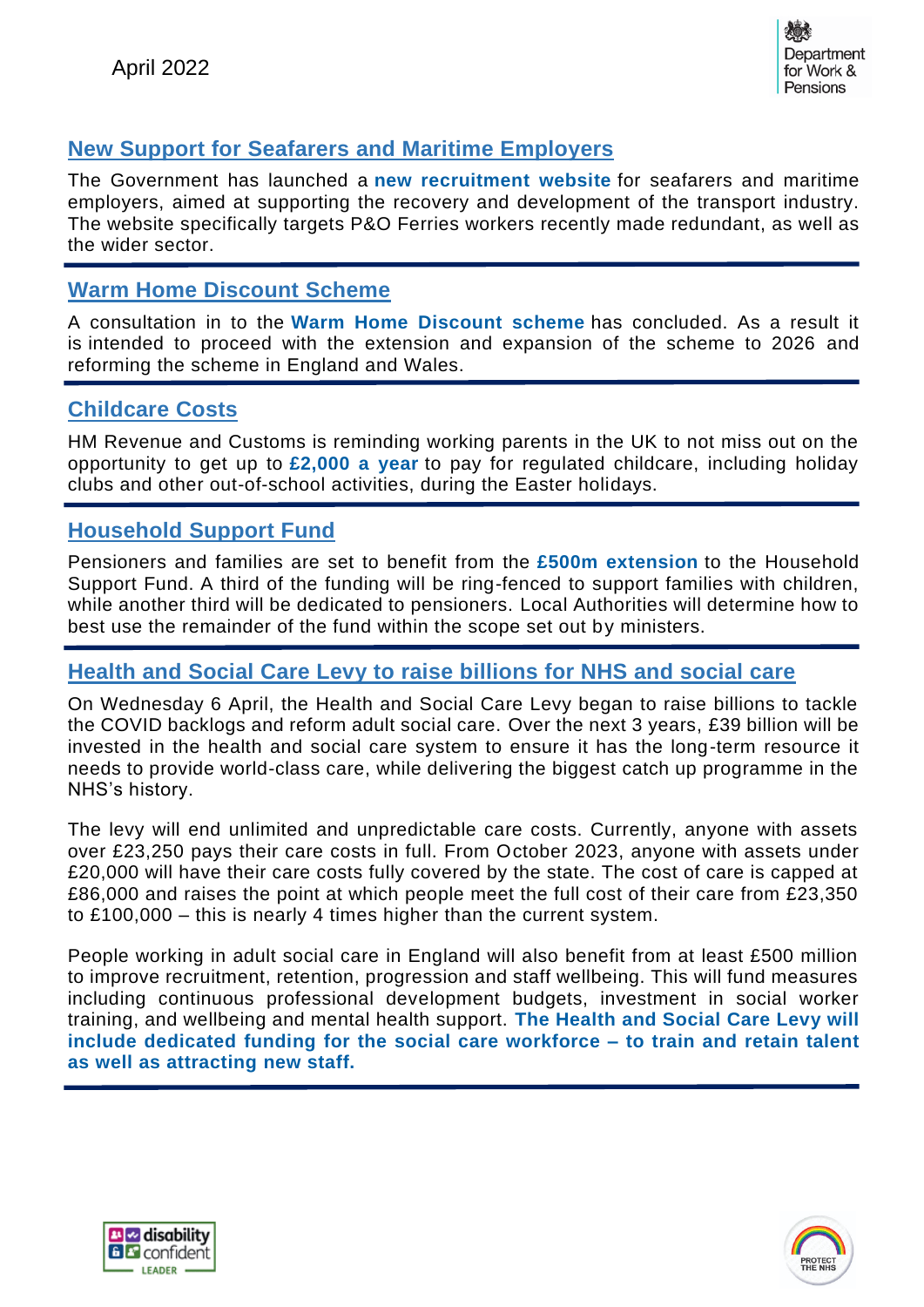

#### **Half a million pounds of research funding set to boost [understanding](https://www.gov.uk/government/news/half-a-million-pounds-of-research-funding-set-to-boost-understanding-of-veteran-needs) of [veteran](https://www.gov.uk/government/news/half-a-million-pounds-of-research-funding-set-to-boost-understanding-of-veteran-needs) needs.**

More than £500,000 in grants for research projects into the experiences of veterans was distributed to charities on 5 April 2022, supporting specialist studies and digital training for ex-armed forces personnel. The research projects will look at the experiences of female veterans, veterans from ethnic minorities and non UK ex-service personnel, and provide vital insight to ensure the UK Government is able to tailor support for these groups. A grant has also been made to TechVets, a charity that supports service leavers and veterans into digital, technology and cybersecurity roles. The money will allow more veterans to benefit from specialist training and secure roles in the digital industry. This will place significantly more veterans across the UK into careers in cyber and technology.

#### **NCSC Cyber Resilience Exercising Tool webinar**

National Cyber Security Centre, which is part of GCHQ, is inviting UK businesses and organisations to a free webinar to help better prepare and protect themselves from ransomware and other cyber attacks. The Digital Loft (aka webinar) takes place on Tuesday 12 April at 10am and will see experts from the NCSC demonstrate their free tool, Exercise in a Box, which any sized organisation can use.

The webinar is part of the ongoing work of the NCSC to tackle the threat from ransomware and to bolster the cyber resilience of the UK in light of events in Ukraine. While the NCSC is not aware of any specific cyber threats to UK organisations in relation to the Russian invasion, there is a heightened risk of hostile cyber activity. In the last year, two in five UK businesses were subject to some form of cyber-attack or attempted breach.

The event is open to any UK business or organisation, and **[registration](https://news.dwp.gov.uk/dwplz/lz.aspx?p1=MzLDU3MTE2OFMzNTM0OjAxMTJFOEQzOEI4RTdENDU4NERCMjEzQjY2MDg0RUE2-&CC=&w=78285)** is required.

#### **Update on Local Skills Improvement Plans (LSIPs) in trailblazer areas**

Local Skills Improvement Plans have been published by the appointed employer representative bodies (Chambers of Commerce) in the 8 trailblazer areas - West of England, Cumbria, South Yorkshire, Leicestershire, Kent, Tees Valley, Lancashire and Sussex. DWP colleagues have engaged with Chambers of Commerce in the development of the trailblazer plans.

As well as being published on the websites of each of the Chambers of Commerce involved, they can be accessed via GOV.UK: **Local Skills [Improvement](https://www.gov.uk/government/publications/skills-accelerator-trailblazers-and-pilots/skills-accelerator-local-skills-improvement-plan-trailblazers-and-strategic-development-fund-pilots) Plan trailblazers and Strategic [Development](https://www.gov.uk/government/publications/skills-accelerator-trailblazers-and-pilots/skills-accelerator-local-skills-improvement-plan-trailblazers-and-strategic-development-fund-pilots) Fund pilots - GOV.UK** The Department for Education's (DfE's) plans for the rollout of LSIPs in England will be informed by good practice and lessons learned from these trailblazers. Roll out will also be linked to the next stage of DfE's Strategic Development Fund, so that any funding for provision is linked to LSIPs. More information about this can also be found on GOV.UK: **ESFA Update further [education:](https://www.gov.uk/government/publications/esfa-update-16-march-2022/esfa-update-further-education-16-march-2022#information-advance-notice-of-2022-to-2023-strategic-development-funding-round) 16 March 2022 - [GOV.UK](https://www.gov.uk/government/publications/esfa-update-16-march-2022/esfa-update-further-education-16-march-2022#information-advance-notice-of-2022-to-2023-strategic-development-funding-round)**



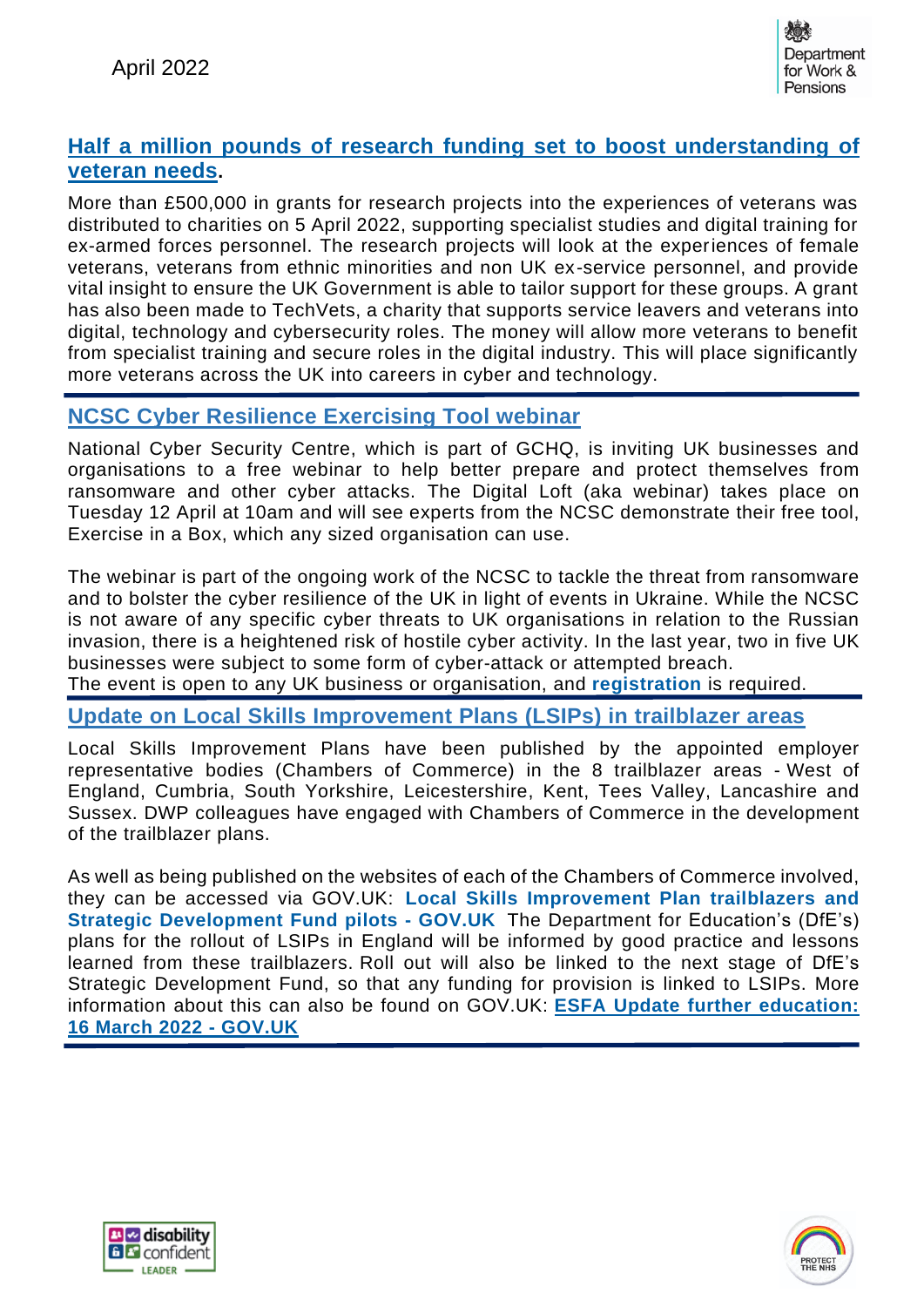

#### **[Government](https://www.gov.uk/government/news/government-to-improve-drug-treatment-in-most-deprived-areas) to improve drug treatment in most deprived areas**

50 local authorities in some of the most deprived areas in England will receive enhanced funding over the next 3 years to rebuild drug treatment services.

• All local authorities will receive additional funding as part of the drugs strategy's record £780 million investment to rebuild the drug treatment and recovery system.

Additionally, 50 of the most deprived areas in England will receive significantly more funding in 2022 to 2023 to enhance their drug and alcohol treatment services.

#### **Multiply [Programme-](https://www.gov.uk/government/news/multiplying-maths-skills-for-adults) £270 million investment in adult numeracy in England to help people [progress](https://www.gov.uk/government/news/multiplying-maths-skills-for-adults) and secure great jobs.**

The funding announced last week for England is part of a £2.6 billion investment through the **UK Shared [Prosperity](https://www.gov.uk/government/news/communities-across-uk-handed-control-of-26-billion-levelling-up-funding) Fund** which is designed to help spread opportunity and level up the country. Up to £559 million in total will be invested across the UK to support the delivery of the government's Multiply programme.

Local councils and mayoral combined authorities across England will receive the **[cash](https://www.gov.uk/government/publications/multiply-funding-available-to-improve-numeracy-skills) [boost](https://www.gov.uk/government/publications/multiply-funding-available-to-improve-numeracy-skills)** ahead of the rollout of the government's flagship **[Multiply](https://skillsforlife.campaign.gov.uk/courses/multiply/)** programme this autumn. Multiply will offer adults who do not already have a GCSE grade C/4 or higher in Maths or equivalent, and need to improve their numeracy, free flexible courses that fit around their lives. Courses are expected to be available this autumn in person or online, at work or at home, and either on a part time or intensive basis. These courses will equip adults across the UK with the numeracy skills they need to fulfil their potential.

#### **Traineeships in England**

Traineeships are courses that include work experience for young people who want to find a job or apprenticeship but don't have the skills, experience, or behaviours that employers are looking for. A traineeship, unlike an apprenticeship, is not a job.  

The criteria for Traineeships in England have been extended to include 16 to 24 year olds qualified up to and including a full level 3 qualification. 

Traineeships can be found on **Find a [Traineeship](https://www.gov.uk/find-traineeship)**. Information on local Traineeships may feature on your DPT. 

For further information please see: 

- **UC [Traineeships](https://intranet.dwp.gov.uk/policy/traineeships) guidance**
- **Legacy [Traineeships](https://intranet.dwp.gov.uk/manual/skills-guide/overview-3) guidance**



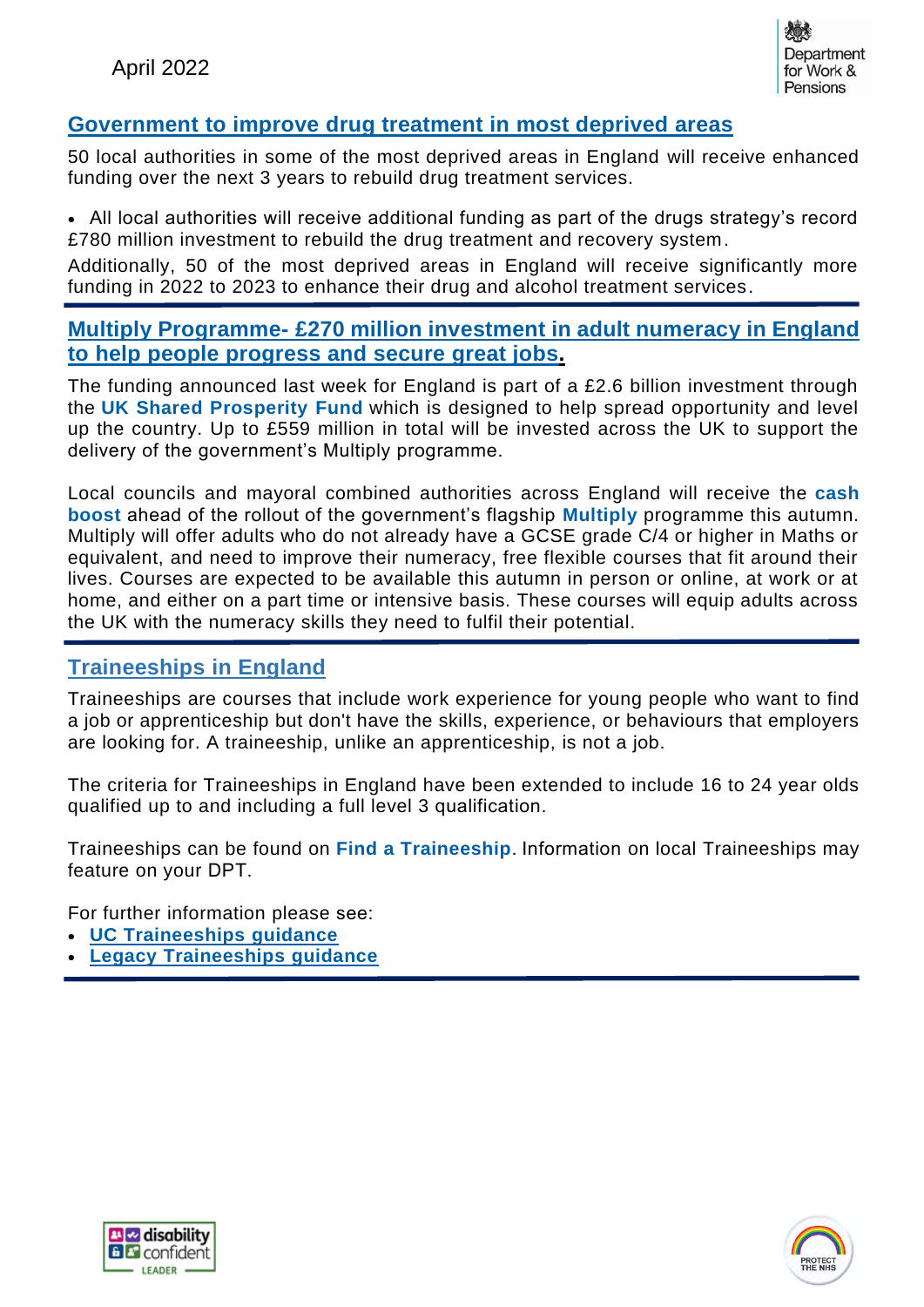

## **Statistics**

## **Rough Sleeping Snapshot – England**

**[Statistical](https://www.gov.uk/government/statistics/rough-sleeping-snapshot-in-england-autumn-2021/rough-sleeping-snapshot-in-england-autumn-2021) release** about the annual single night snapshot of the number of people sleeping rough in local authorities across England.

#### **Highlights:**

- Rough sleeping decreased in every region of England compared to the previous year.
- Nearly half (45 %) of all people sleeping rough are in London and the South East.

• Most people sleeping rough in England were male, aged over 26 years old and from the UK.

#### **Universal Credit Statistics**

**[Universal](https://www.gov.uk/government/statistics/universal-credit-statistics-29-april-2013-to-10-february-2022) Credit statistics** from 29 April 2013 to 10 February 2022.

#### **Highlights:**

- 3,112,265 females in receipt of UC compared with 2,515,292 males.
- 109,460 people are planning to work.
- 1,500,536 people have no work requirement.

## **Personal Independence Payment Statistics**

**[Quarterly](https://www.gov.uk/government/statistics/personal-independence-payment-statistics-to-january-2022/personal-independence-payment-official-statistics-to-january-2022) statistics** from April 2013 to January 2022, including numbers of claims with entitlement, new claim registrations, decisions and awards made.

#### **Highlights:**

- 6.4 million claims to PIP were registered.
- 470,000 claims reported a change in circumstances.
- 19,000 registrations for DLA reassessments in last quarter.

#### **Benefit Cap Statistics**

**Benefit Cap [statistics](https://www.gov.uk/government/statistics/benefit-cap-number-of-households-capped-to-november-2021/benefit-cap-number-of-households-capped-to-november-2021)** for the number of households capped to November 2021.

#### **Highlights:**

- 106,000 households were capped on UC at November 2021.
- the total number of capped households at November 2021 fell by 30% when compared to August 2021.
- volumes of HB capped households have continued to fall steadily with a 14% (2,700 households) decrease from August 2021.



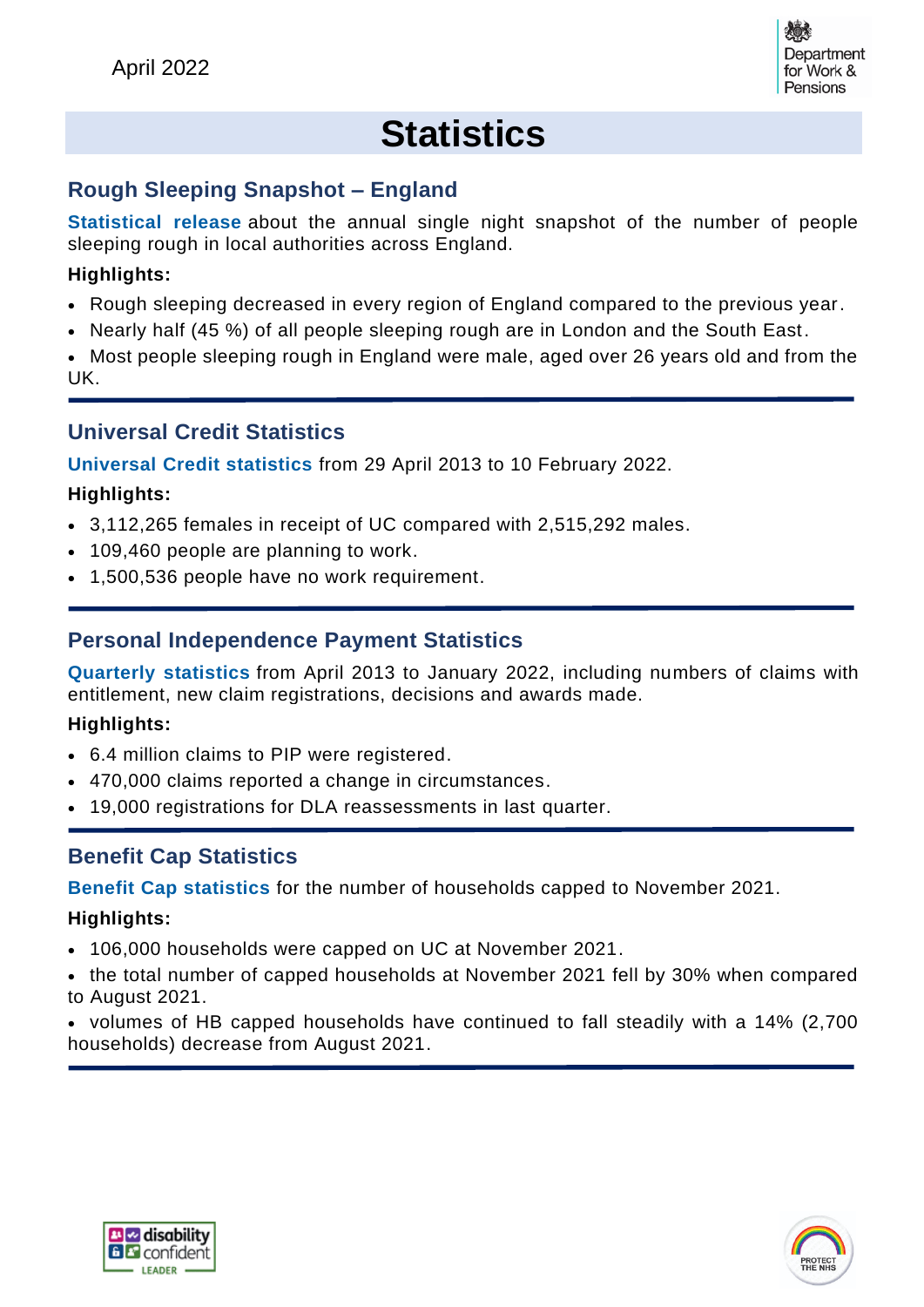

## **Links and resources**



Touchbase is being produced weekly and is being circulated to subscribers every Friday. Although these provide a roundup of announcements and are useful for organisations they will not be published on GOV.UK

[Subscribe to Touchbase](http://news.dwp.gov.uk/dwplz/WebCapture.aspx?pID=2764&t=0&utm_source=http%3a%2f%2fnews.dwp.gov.uk%2fdwplz%2f&utm_medium=email&utm_campaign=Touchbase+122&utm_term=Touchbase+122&utm_content=5&gator_td=cKaAAc%2bdb6aX2BocZoQKMNeS6FGiVFgPIc6SPjozwRs%2fnKj%2bni4q0ObcpgPjP0FVV44xM2Q95fbt4GA5EWI92MGrCaeFlmWcL8jf9aqU8cTAM2VVc0cjUAy6wBCMGJ990XXUTFntinyox8wk1EiJnBys59wZGLxkOASQiIoM%2fA3rUKU8aRDeB3jp7h1JolnS)

**1. Touchbase:** News and articles from across government for advisers, employers and organisations that help people find jobs.

[https://www.gov.uk/government/publications/touchbase-dwp-news-about-work-working-age](https://www.gov.uk/government/publications/touchbase-dwp-news-about-work-working-age-benefits-and-services)[benefits-and-services](https://www.gov.uk/government/publications/touchbase-dwp-news-about-work-working-age-benefits-and-services)

**2. The Personal Independence Payment (PIP) toolkit:** This toolkit provides information to individuals and organisations that support PIP and DLA claimants.

[https://www.gov.uk/government/publications/the-personal-independence-payment-toolkit-for](https://www.gov.uk/government/publications/the-personal-independence-payment-toolkit-for-partners/the-personal-independence-payment-pip-toolkit)[partners/the-personal-independence-payment-pip-toolkit](https://www.gov.uk/government/publications/the-personal-independence-payment-toolkit-for-partners/the-personal-independence-payment-pip-toolkit)

**3. Independent Assessment Service:** Each person claiming PIP is unique and might face all kinds of challenges from a wide range of health conditions or disabilities. The Independent Assessment Service work in partnership with trusted organisations, and their experienced health professionals are fully trained to understand the complex effects of living with a health condition or disability

<https://www.mypipassessment.co.uk/>

**3a. PIP Consultations for London:** These sites are used for PIP consultations.

<https://www.mypipassessment.co.uk/consultation-centres/>

**3b Independent Assessment Service:**

[https://www.mypipassessment.co.uk](https://www.mypipassessment.co.uk/)

**4. Maximus -** The Health Assessment Advisory Service arranges and carries out assessments on behalf of the Department for Work and Pensions (DWP). If you are claiming benefits as a result of a disability or injury, you may be required by DWP to have an assessment with a qualified Healthcare Professional as part of your claim process.

<https://www.chdauk.co.uk/assessment-process>

**5. Universal Credit Toolkit:** This toolkit contains information about Universal Credit and the changes it brings.

<https://www.gov.uk/universal-credit-toolkit-for-partner-organisations>